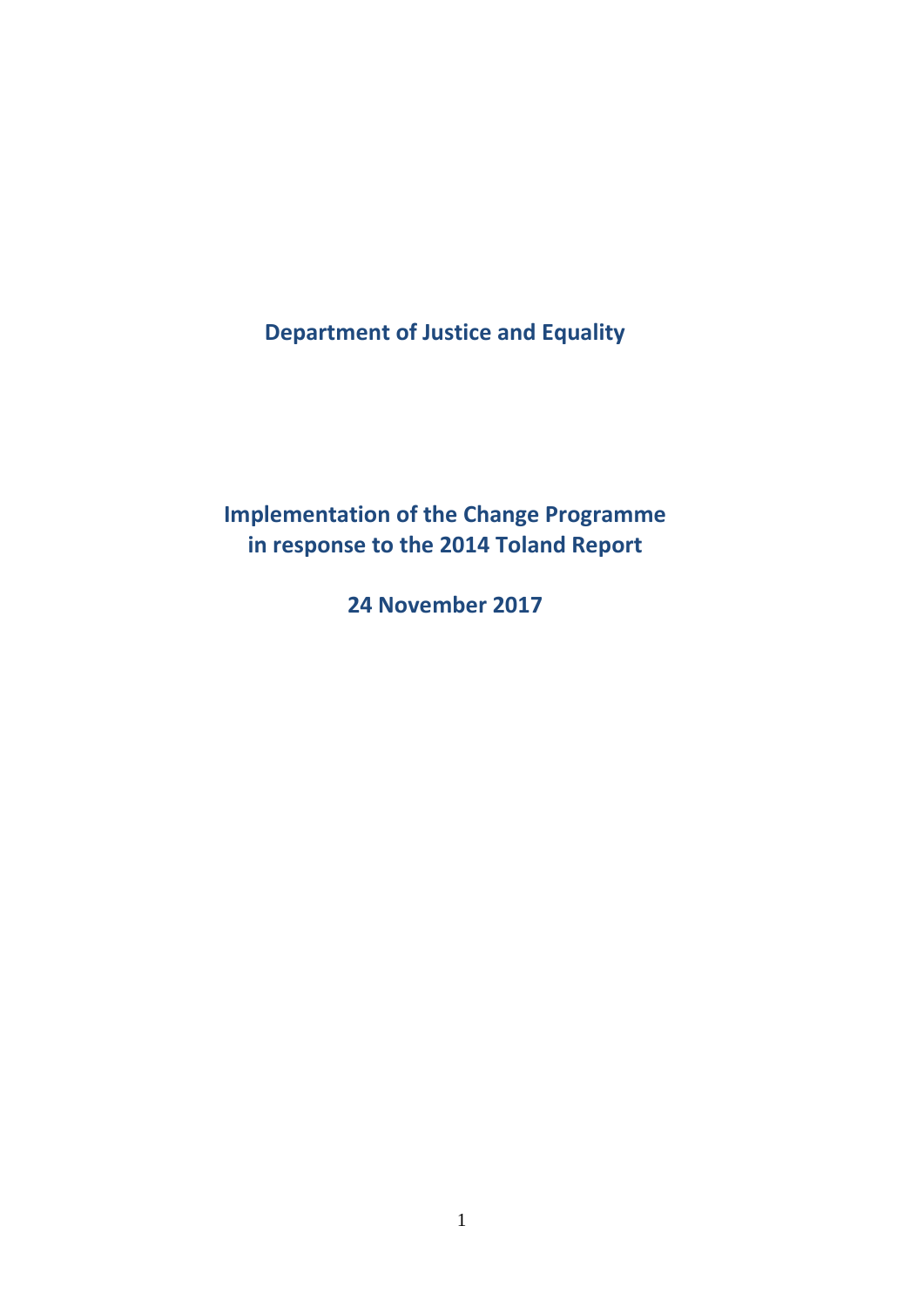# **Overview**

The Department's Management Board committed itself in 2014 to leading the implementation of a Change Programme responding to all the recommendations in the Toland Report. The report envisaged a two year timescale for the full implementation of its recommendations and that was largely achieved. Much of what was recommended was closely aligned with the Civil Service Renewal Plan which is led by the Civil Service Management Board across all Departments.

It should be remembered that it took two years to make a substantive permanent appointment at Secretary General level, which was not envisaged in the report, but the progress that was made during that period was very substantial. The focus has been on practical measures to underpin and strengthen the Department's culture – identifying and embedding behavioural change supported by robust, consistent structures and governance processes.

Crucially, in common with all Government Departments, a performance management process was introduced in 2016 for all other senior management grades in the Civil Service. The Department is complying 100% with this process.

Significant progress has been made in strengthening governance structures within the Department and with its Agencies, and the Department is seen as leading best governance practise by the Institute of Public Administration. Developing leadership and management practices had been a particular focus as well as ongoing work on internal and external communications. Significant development has taken place in relation to statistics, evaluation, research, information systems and data and this work is ongoing. Structured meetings are held in line with Governance agreements in place with all agencies and informal communications has also improved.

In early 2017, the Management Board decided that it was an appropriate time, at that stage of implementation, to take stock of the strategic reforms implemented to date and identify priorities for a new phase focused on continuous improvement up to 2021. EY Management Consultants were contracted to undertake a detailed assessment and work with the Board to identify progressive actions for a further phase of organisational improvement, taking into account the current operating environment and developments. An outline of the likely future focus resulting from this process is set out below along with the details of the implementation of recommendations to date.

**------------------------------------------------------------------------------------------------------------------------**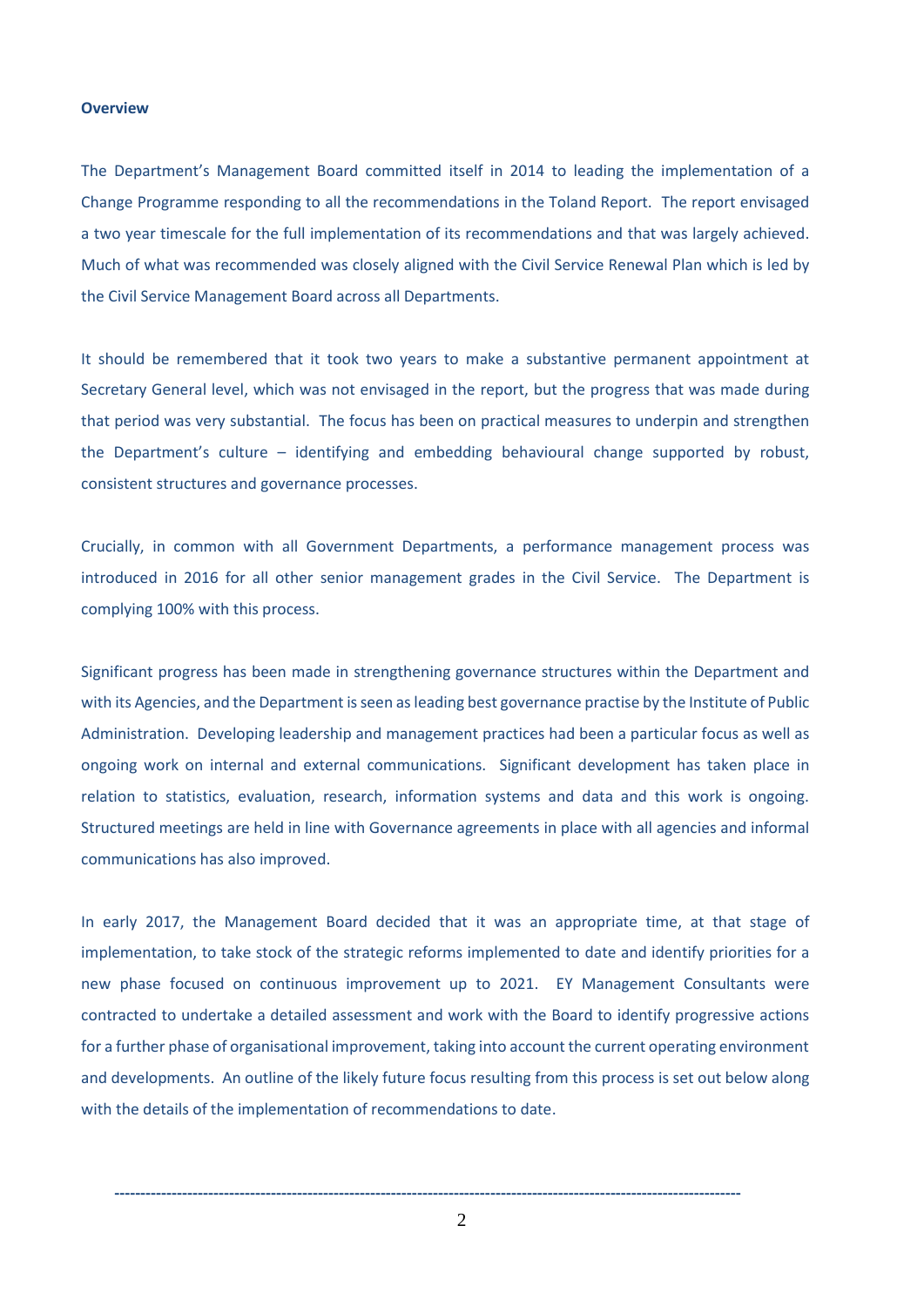# **Management**

## Management Board:

The Department's MAC was reconstituted as a Management Board as part of the reforms to enhance the strategic oversight of the Department and to facilitate more effective communication between the Secretary General and other members of the Management Board.

The purpose, functions and procedures relating to the meetings have been restructured in line with the recommendations in the Report – the Board reviews current/emerging issues and aims to hold a strategic meeting once a month covering annual overviews of both internal Divisions and the work of the Department's agencies. The Board meets weekly and minutes are published to staff (on the Plan & Risk Database) and a system of continuous tracking of action points and decisions is in place. A six month Work Programme is also in place which includes a schedule of Division and Agency overviews, review of legislative programme, governance matters etc. The Board met 16 times in 2013 and 20 times in 2014, in 2015 and 2016 it was 44 and 45 respectively, and it has met 41 times to date in 2017.

The membership of MB and Min/MAC was also expanded to widen and deepen the pool of participants. From January 2015, the Director of the Probation Service and three additional Principal Officers (PO from Reform and Development Unit and 2 rotating POs representing the PO forum) were co-opted onto the Management Board and the Ministers of State now also attend Min/MAC meetings which are held monthly. The format and structure of the Min/MAC meetings has also been formalised in line with the recommendations in Toland.

A Deputy Secretary General post was created in line with the report with responsibility for Criminal Justice (Home Affairs) side of the Department. This post was filled in April 2015 with the consequential vacancy (Assistant Secretary for Crime and Security filled externally under the mobility scheme for the Senior Public Service). A range of internal mobility transfers were also implemented in September 2015 at Assistant Secretary level.

# Accountability/Performance Management

Across the Civil Service an enhanced performance review process for Assistant Secretaries, including 360 degree feedback, was fully implemented in 2016, following successful pilot in 2015. The revised performance review process for Assistant Secretaries is now supported by a new online system (LEADS).

The Department is 100% compliant with this process and 90% of the senior management cohort have participated in 360 reviews since 2015. In line with international best practise, the Secretary General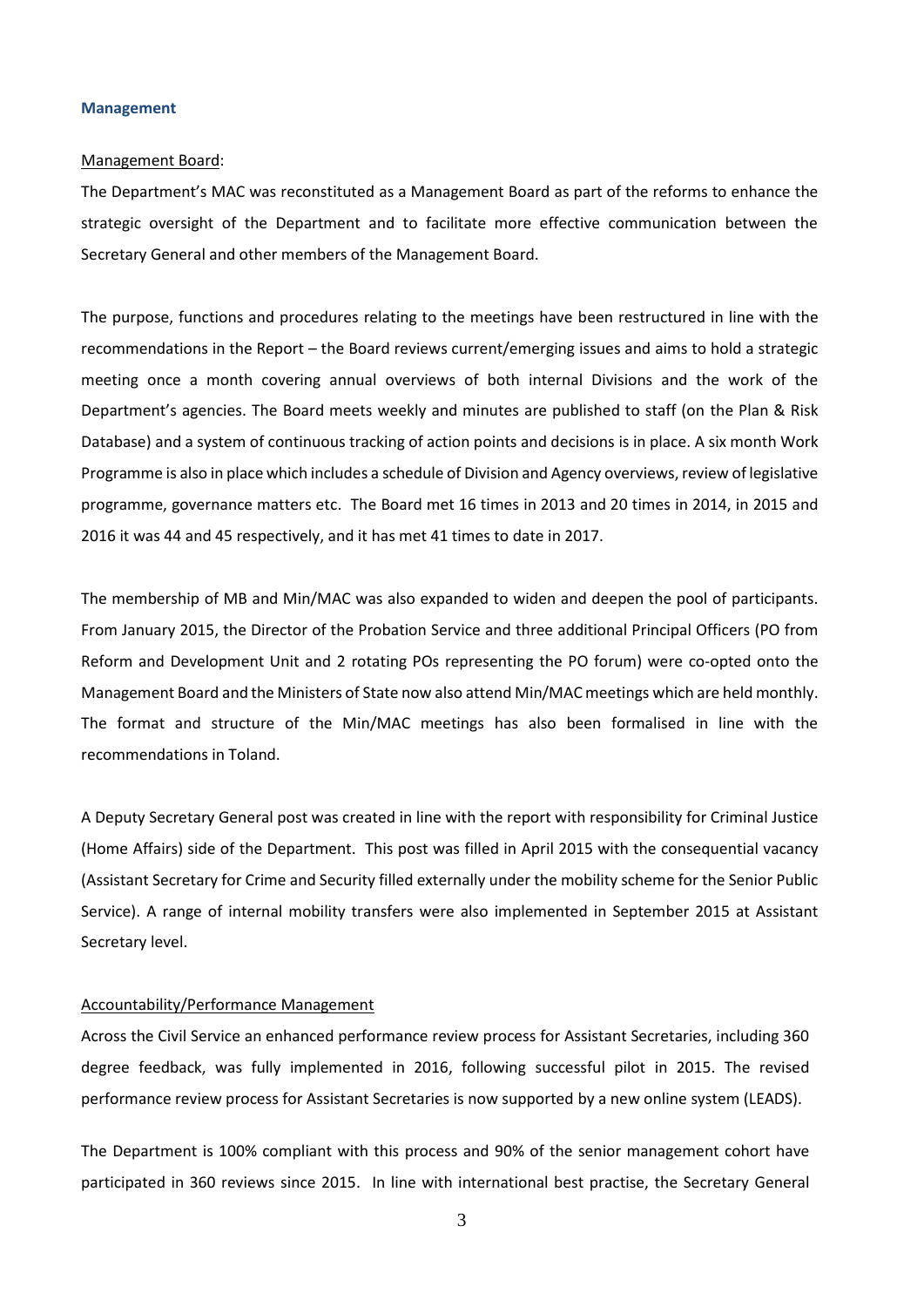instituted mobility for all Assistant Secretaries in 2015 so that in additional to four new hires, nearly everyone at that most senior level has moved positions over that period.

## Corporate Secretariat

A Corporate Secretariat Office was established following the Toland Report in 2014 to incorporate the offices of the Minister's private and constituency Offices, the Secretary General's Office and the Department's Press Office under a Principal Officer. Since March 2014, the Department has put in place revised systems and procedures to ensure that correspondence is handled appropriately and in particular, that it is brought to the attention of the Minister or relevant officials in a timely manner. In particular, new procedures were implemented to ensure that high priority correspondence, such as correspondence referencing section 41 of the Garda Síochána Act 2005, is 'red-flagged' and brought to the immediate attention of relevant recipients, including the Secretary General and the Minister.

Robust supporting processes were put in place to enhance leadership and oversight of the Department and wider sector and to facilitate more effective management and governance of the strategic objectives. A Corporate Governance Framework for the Department was published in April 2016 and a process to refresh and update it has recently begun.

# **Culture and HR**

Following a wide-ranging consultation with staff and external stakeholders, a Culture and Values Charter was published in 2016 with the objective of fostering a more outward facing, listening organisational culture. These values form the core of all induction and leadership training with a view to informing the way in which the Department engages with the public, with staff and stakeholders. It is recognised that changing organisational culture takes sustained effort over time and a cross grade team, led by the Secretary General, is working to ensure that this continues to be embedded in the organisation.

The Department is committed to building organisational capability and to date in 2017, 165 days of inhouse training, with a combined attendance of over 1,800 staff, has been provided across a range of courses. This included over 800 mangers trained in the Civil Service Underperformance Policy and Disciplinary Code; 280 frontline staff receiving Customer Service training; 144 senior managers received Risk Management training; 47 newly appointed HEOs and APs completing the Leadership Development Programme and a further 190 new entrants completed the CO and EO Development Programmes. Over 280 new entrants to the Department have completed induction training.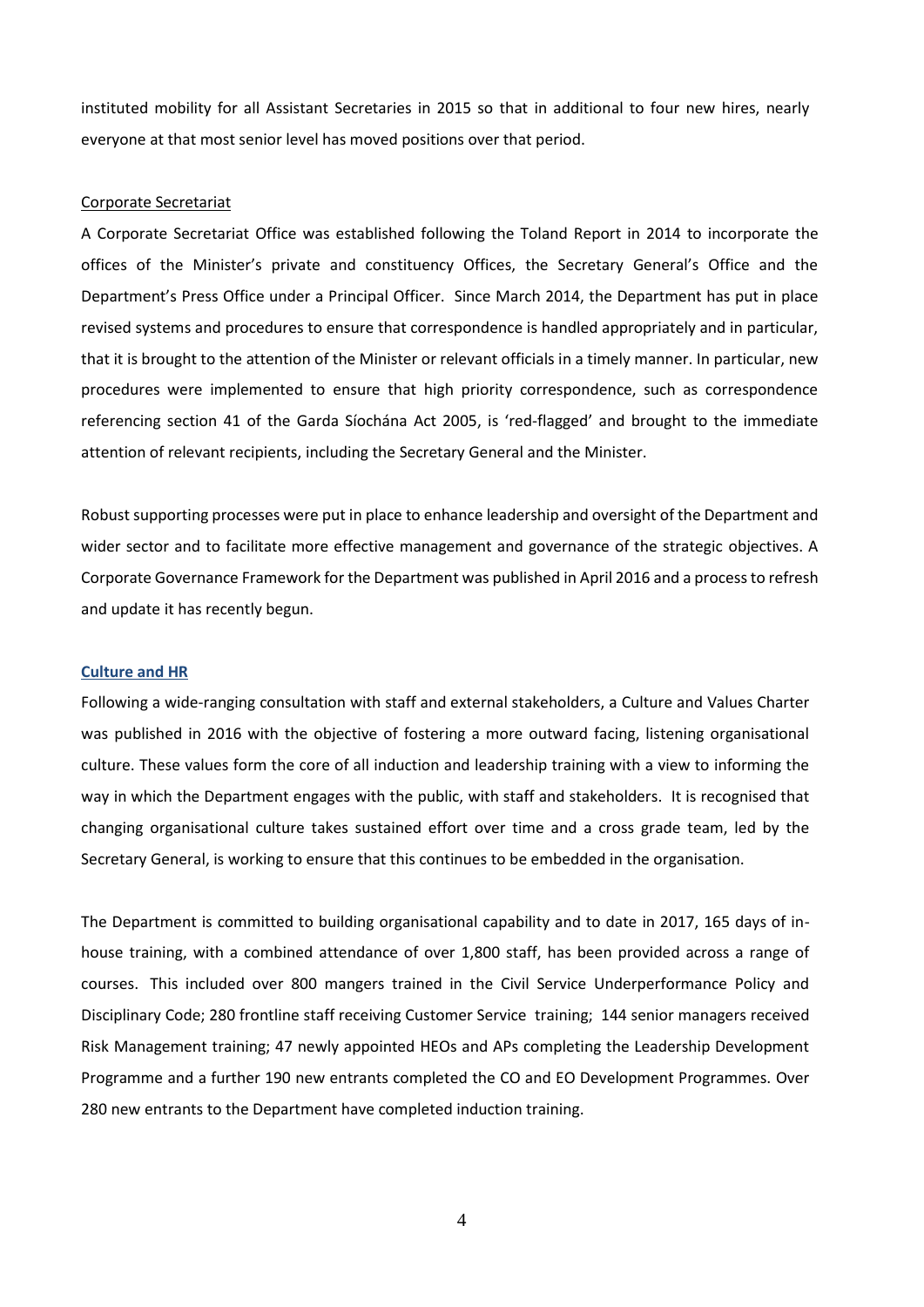HR was a focus in the Toland report and since then the Department has committed to building HR capability. An open competition was held in 2016 for a professional Head of Strategic HR and an appointment made. It has also recruited HR specialists at AP level and through continuing professional development (CIPD accredited) is enhancing HR competence amongst the HR team. The Department developed a workforce plan, supported by a business partnering model, which has enabled HR to work effectively with the various parts of the Department to identify resourcing and capability gaps. A HR strategy, developed in alignment with the recently published Civil Service HR Strategy, will be published on 11 December. The HR Division will use the results of the Civil Service employee engagement surveys to measure progress into the future.

#### **Agencies/Governance**

The Toland Report made several recommendations regarding relationship management and oversight of Agencies, all of which have been implemented which has increased the level, consistency and quality of information flowing between the Department and its agencies. Agency performance and governance arrangements have been formalised and strengthened through formal Performance/Service Delivery Agreements and Frameworks agreed with 24 key agencies including An Garda Síochána. The Policing Authority was established in January 2016 to bring a new and dedicated layer of public accountability to the administration of policing services and drive necessary changes in the policing system and its practices.

Formal structures were put in place to support communication and collaboration with the agencies in the Justice and Equality sector: the **Criminal Justice Strategic Committee**, chaired by the Secretary General and comprising the heads of all the relevant agencies, was established in 2015. The Strategic Committee meets quarterly and is driving effective collaboration through a detailed work-plan on a range of shared interests from international cooperation, data needs and interoperability to leadership development and victims services. The **Civil Agencies Network** covers a range of diverse agencies with fewer common themes and meets 2-3 times annually to share information and best practise.

#### **Strategic Implementation Plan**

In 2015 an annual Strategic Implementation Plan was introduced to oversee priories across the Department. In 2016 this evolved into a project called the One Plan which draws together in one single plan all of the strategic priorities across the Department. To support oversight of the plan by the Management Board, a programme management system was developed which provides monthly update reports on progress to the Board which interrogates them and drives implementation. Progress reports are published on the Department's website periodically.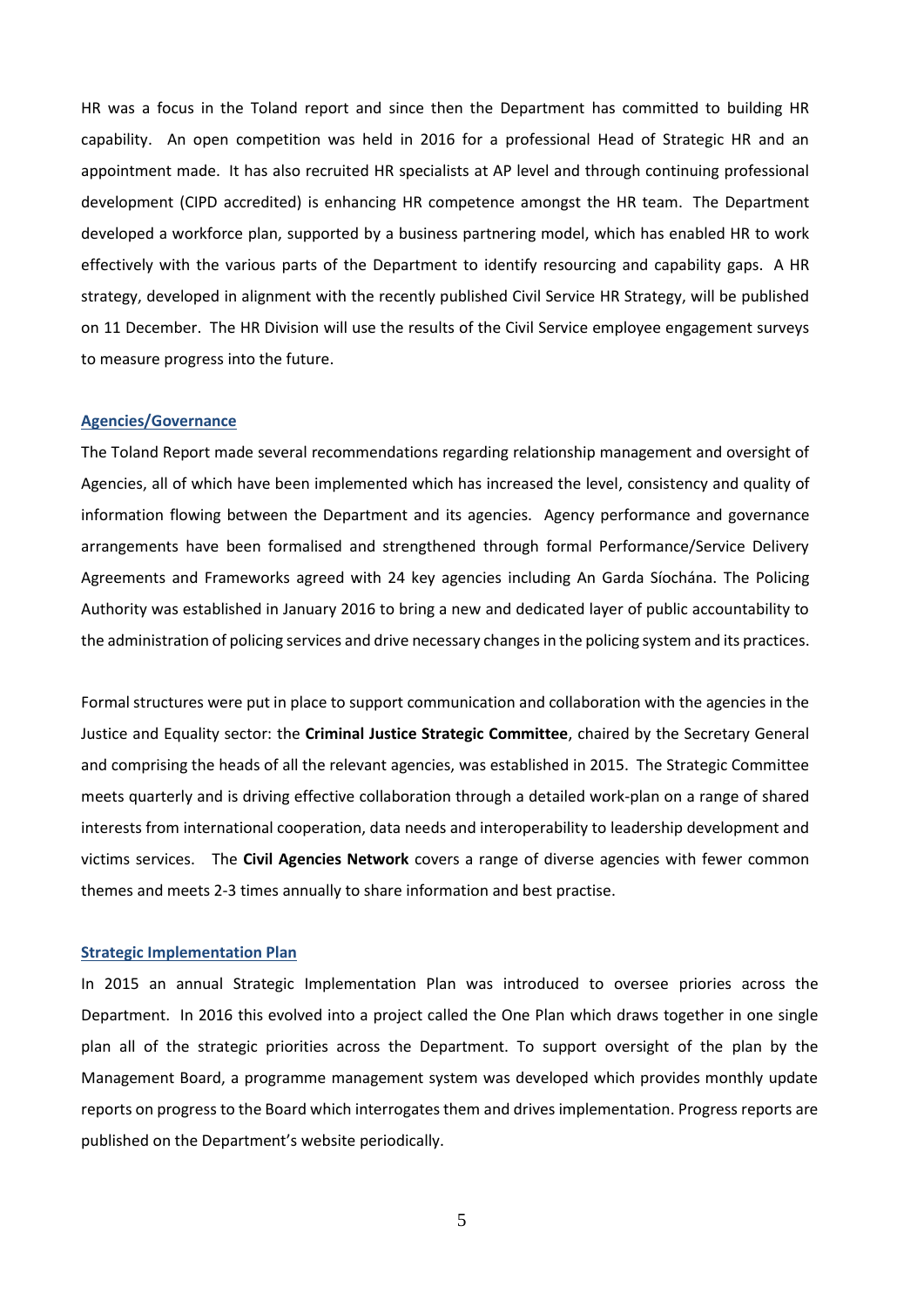## **Communications**

The Communications area was strengthened with the appointment in January 2015 of a Head of Communications at PO level. The Head of Comms is also a member of the Management Board. The Press Officer post was upgraded from EO in 2014 to AP now, a Web–editor is now in place and external advice was procured. In addition, a Communications liaison team has been put in place across all divisions which meets regularly.

A new more user-friendly website for the Department was launched in 2015 on which all replies to PQs are published as well as access to the Dept's Twitter feed. The internal news Portal and staff newsletter have been key to sharing information, highlight developments and work of areas/agencies and generally embedding and sustaining transformation across a very large organisation.

A new communications strategy was launched in 2016 following consultation with staff and stakeholders and its implementation is monitored regularly

#### **Data and Information**

A programme of work in the key areas of Data and Information was developed and taken forward in cooperation with the Office of the Government Chief Information Officer. This includes a system providing real time support to the front-line Joint Agency Response to Crime (JARC) programme, the rollout of the e-Submissions system and the ongoing development of the Justice and Equality Hub, designed to facilitate better collaboration and information sharing between the Department and its stakeholders and the provision of data and management information to support the development of more evidence based policy. This is reflected in the Department's Strategy Statement where data is recognised as a key enabler.

# **Audit and Risk**

Relationships between the Internal Auditor/Audit Committee and the Secretary General and MB have been formalised. Membership of the Audit Committee was reviewed and an additional non-public service member added, bringing the total external members including the chair to four, with one internal member.

The Risk Committee has reviewed its role, content and monitoring arrangements of both local Risk registers and the overall Corporate Risk Register for the Department. It meets quarterly in advance of submission of the Corporate Risk Register to Management Board. The Chair of the Risk Committee also meets the Management Board - and separately meets the Secretary General - annually.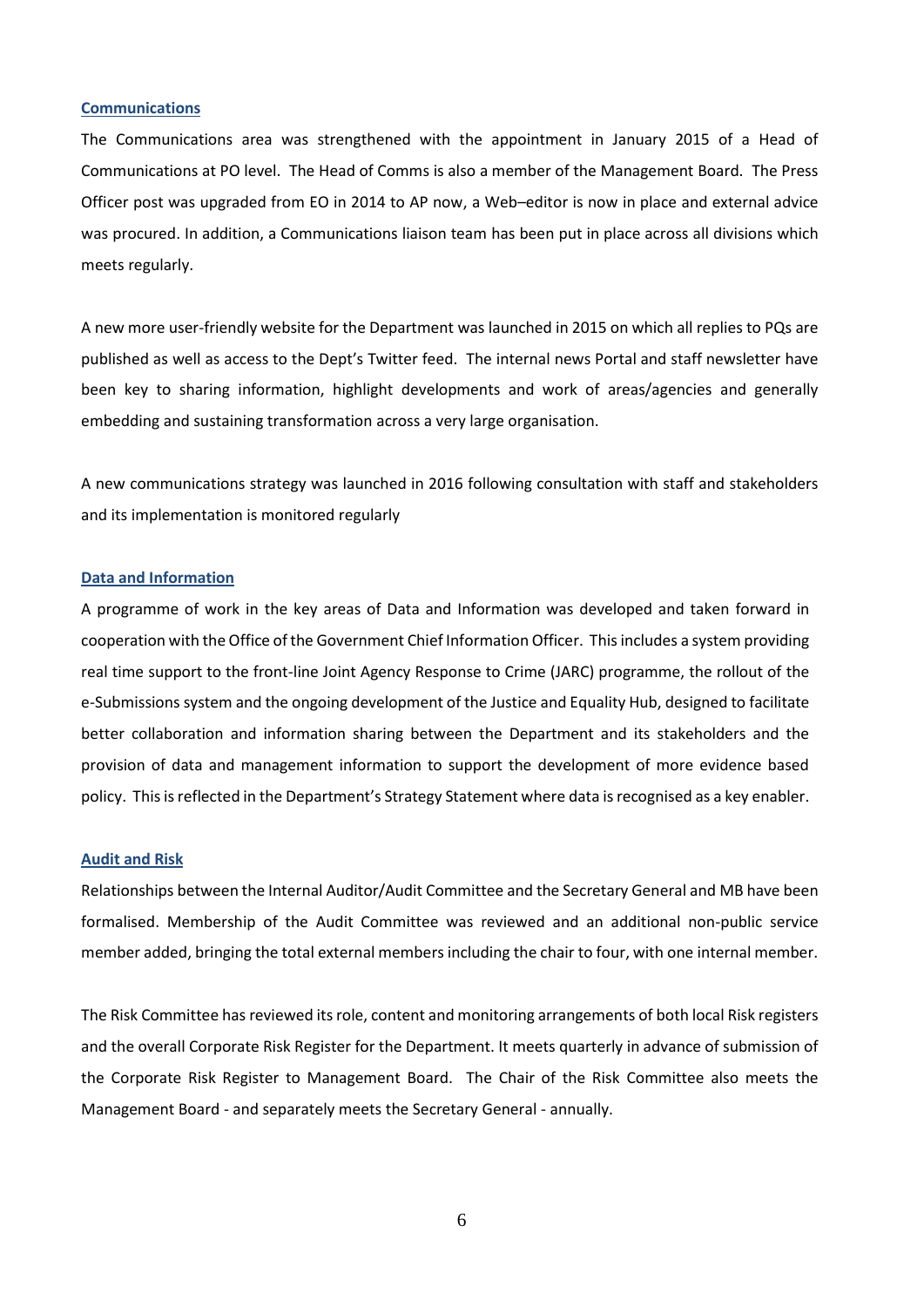A further 253 officers at Principal Officer and Assistant Principal Officer level have completed risk management training in 2017.

#### **Structures**

As mentioned above, the Corporate Secretariat Office was established, the Communications/Press Office strengthened and a Head of Communications post was put in place. A new Deputy Secretary (Criminal Justice) post was created with the Assistant Secretaries for Crime & Security; Policing; and Prisons/Probation Policy reporting to that post. The Deputy Secretary also deputises as needed for the SG. (It should be noted the Structures Report recommends the creation of a second Deputy Secretary post covering the Justice aspects of the Department – this is subject to sanction.)

A Criminal Justice secretariat was established to support the Criminal Justice Strategic Committee which is chaired by the Secretary General and comprises the heads of all the Criminal Justice agencies; a work programme is advancing criminal justice system issues.

#### **Overall Departmental Structure**

This is an area where progress has been slower than anticipated because the Department's remit has continued to grow apace since the Toland Report. Three additional agencies were created – the Charities Regulatory Authority in 2014, and the Policing Authority and the Legal Services Regulatory Authority in 2016. Two other agencies were transferred at end 2015 from other Departments (the Valuation Office and its appeal body, the Valuation Tribunal from D/Public Expenditure and Reform) and the Ordnance Survey Ireland from D/Communications, Climate Action and the Environment). These additional bodies and policy areas brought the number of agencies to 29 and further complicated an already complex sector. In 2016, the Department engaged Mazars Management Consultants to analyse and evaluate the broad structure of the Department and advise how it could be more effectively organised to deliver on its strategic and business objectives. Arising from the report, the Management Board has approved a detailed work programme, starting (subject to sanction) with two separate Deputy Secretary areas - Justice and Home Affairs (formerly the Criminal Justice area) and including a dedicated Assistant Secretary post with responsibility for Governance.

In June 2017, the Taoiseach agreed to a proposal to transfer the Charities Regulatory Authority to D/Rural and Community Development (which has already happened) and the Valuation Office, OSI and Property Registration Authority to the Department of Housing (a memorandum is scheduled to go to Government shortly to effect this transfer from 1 January 2018).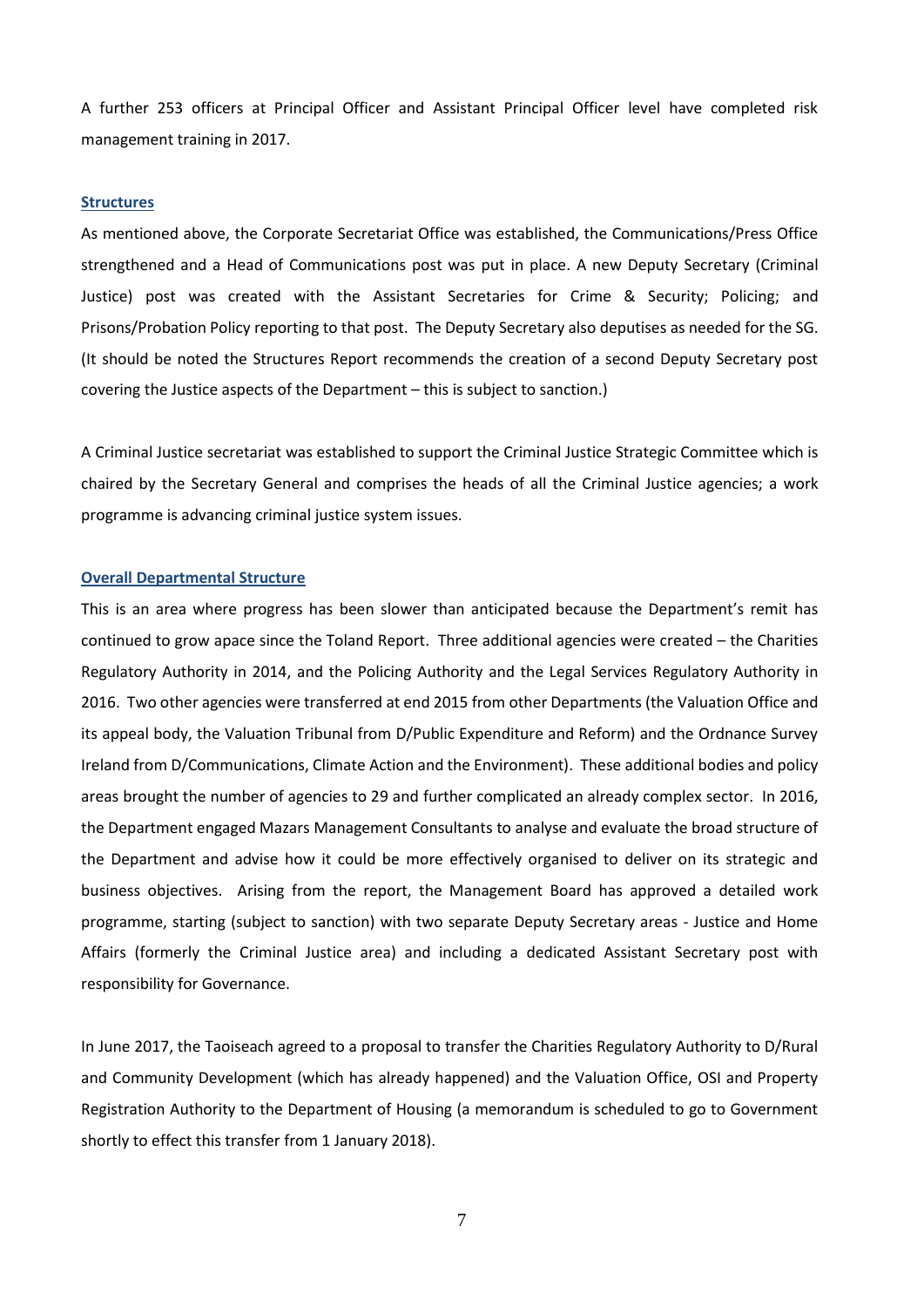A further complication in terms of a cohesive structure has been the spread of the Department's HQ staff over eight separate buildings (previously nine) in the Dublin 2 area. While the Office of Public Works has provisionally agreed to relinquish 52 St Stephen's Green so that the majority of staff (outside the Immigration area) could be co-located between 51 and 52 St Stephen's Green, no timeframe has been set for this.

## **Leadership and Management**

#### Developing Management Capacity

The Management Board engaged external facilitators in 2015 to work with it over a twelve month period on its transformation process, e.g., on issues such as communications, behaviours, sustaining change, succession planning. This was a successful engagement which also supported the MB in developing its operating procedures and identifying key strategic priorities.

Since 2015, 95 staff at Higher Executive Officer, Administrative Officer and Assistant Principal Officer level have completed a tailored 20 day leadership development programme and another 115 officers will complete the programme by end 2018. In conjunction with the IPA, the Department has also developed a cross-sector criminal justice leadership programme and 18 participants from across the criminal justice system have been selected for the first iteration of the programme.

A PO Forum was established in December 2014 and meets regularly. This has been crucial to engaging POs in identifying how they can contribute to improving the coherence and efficiency of the Department's overall performance. They also have the opportunity to contribute corporately through selecting two Principals on rotation to the Management Board and this has also prepared people for the step up to senior management level.

The Department of Public Expenditure and Reform introduced a centralised talent management programme for those at Principal Officer level in the Civil Service. This PO Executive Leadership Programme programme is delivered by Roffey Park Institute, a U.K. based organisation with experience in organisational leadership in both public and private sectors. The Department has three Principal Officers participating on the programme and will continue to avail of the programme into the future as part of an overall approach to building senior leadership capability and succession planning.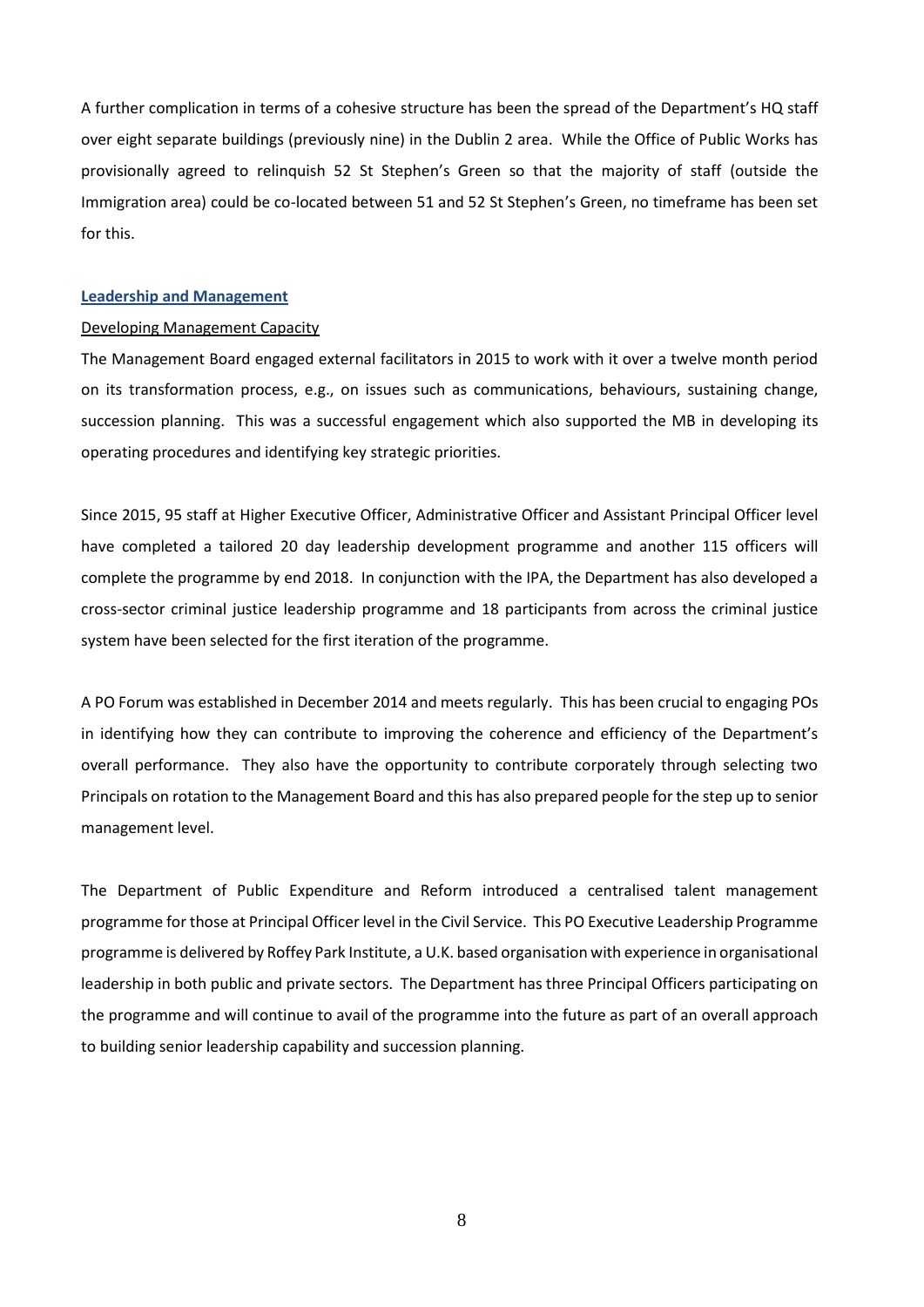# **Garda Reforms**

The range of specific recommendations identified by the Toland Group in relation to An Garda Síochána has been implemented but remains a continuing priority for the Department.

The establishment of an Independent Policing Authority in 2015 was at the core of the Government's reform programme and represents a far-reaching reform of the Garda Síochána. The Authority provides a new independent and dedicated forum for the public oversight of policing services in Ireland. It also provides a new engine to drive reforms of the policing system and practices, to ensure that the Garda Síochána is fit to address the ongoing and emerging challenges of modern policing. The Authority has extensive functions, including functions concerned with overseeing the governance, structures and performance of the Garda Síochána in the policing area.

A Commission on the Future of Policing was established in May 2017 to undertake a comprehensive root and branch examination of all aspects of policing in Ireland.

A restructuring of the policing area of the Department also took place and new structured governance arrangements with An Garda Síochana have also been introduced. A Corporate Governance Agreement was put in place in 2016 and an updated Agreement was signed by the Secretary General and the Garda Commissioner on 23 November 2017 with the aim of bringing the governance arrangements between the Department and An Garda Síochána into line with the 2016 edition of the Code of Practice for the Governance of State Bodies. It sets out the broad governance and accountability framework within which An Garda Síochána operates, and defines key roles and responsibilities which underpin the relationship between An Garda Síochána on the one hand and the Department, the Minister and the Government on the other.

Among the Garda commitments in the Agreement is a commitment to ensure that effective governance and risk management frameworks are in place in the organisation and an undertaking to keep these frameworks under review to ensure their continued effectiveness.

The Agreement also requires at least two Governance meetings between the Department and An Garda Síochána per annum and that such meetings will afford both organisations the opportunity to address any matters arising out of the operation of this Agreement and will, inter alia, consider:

- any specific policy issues pertaining to An Garda Síochána;
- any matters that should be brought to the attention of the Minister including-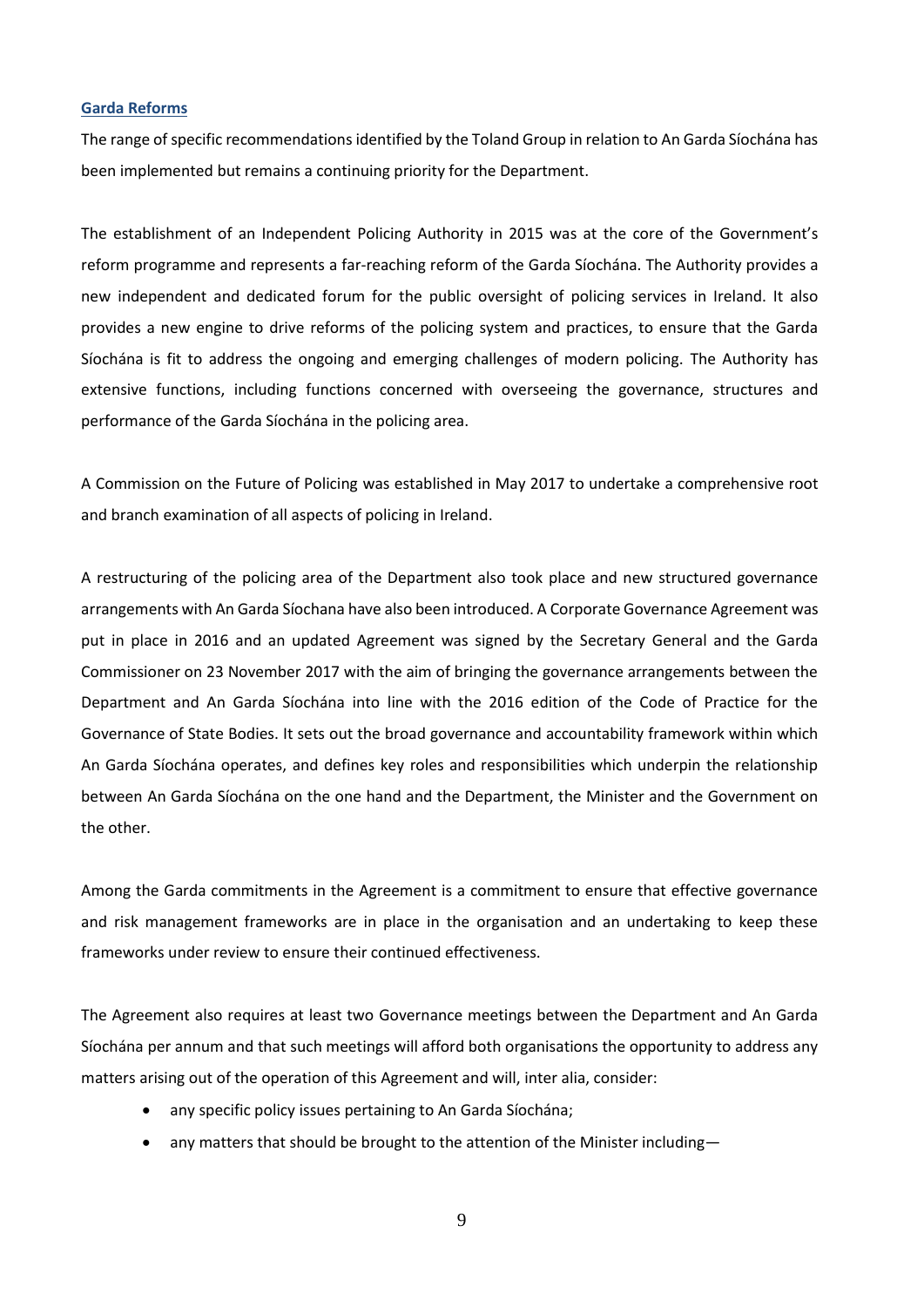- $\triangleright$  any matter that might be comprehended by section 41 of the Act of 2005,
- $\triangleright$  any internal governance-related matter,
- $\triangleright$  any matter relating to An Garda Síochána that might have been the subject of, or might give rise to, public commentary or scrutiny,
- $\triangleright$  any matter that might impact on the reputation of An Garda Siochána.

In addition, provision is made for regular meetings involving the Department, An Garda Síochána and the Policing Authority. Officials also meet monthly with An Garda Síochána to oversee progress on strategic and resource matters. In addition, arrangements are in place for quarterly meetings involving the Department, An Garda Síochána and the Policing Authority in the context of the Authority's statutory functions in relation to advising the Minister with regard to Garda resources

#### **2017 Stocktake of the Change Programme**

In 2017, the Management Board decided that it was an appropriate time, after over two years of implementation, to take stock of the strategic reforms implemented to date and identify priorities for the next phase up to 2021. EY Management Consultants were contracted to undertake a detailed assessment and identify progressive actions for a further phase of organisational improvement, taking into account the current operating environment and developments.

EY engaged with key internal and external stakeholders, including the Management Board, the PO Forum, staff representatives at all levels, chair and members of the Audit Committee, Heads of Agencies and key external stakeholders such as the Department of Public Expenditure and Reform and the Attorney General's Office. They also engaged with the Tánaiste as a former Minister, and the Special Adviser to the current Minister. EY has submitted a draft report, which acknowledges the significant progress in implementing the Toland Report recommendations and identifies six key actions for the future focus:

- 1. Change programme should be formally closed and a new Programme established with a clear purpose owned by the Department.
- 2. Move from outputs to outcomes. The next phase of change needs to be outcome-focused with clarity on how progress of the activities is measured.
- 3. Implement the structural changes. The recommendations on the structure of the Department need to be implemented and consideration given to internal interactions.
- 4. Capability building. New capabilities should be considered in Continuous Improvement and Organisation Design. Sustaining technical knowledge in complex areas needs attention.